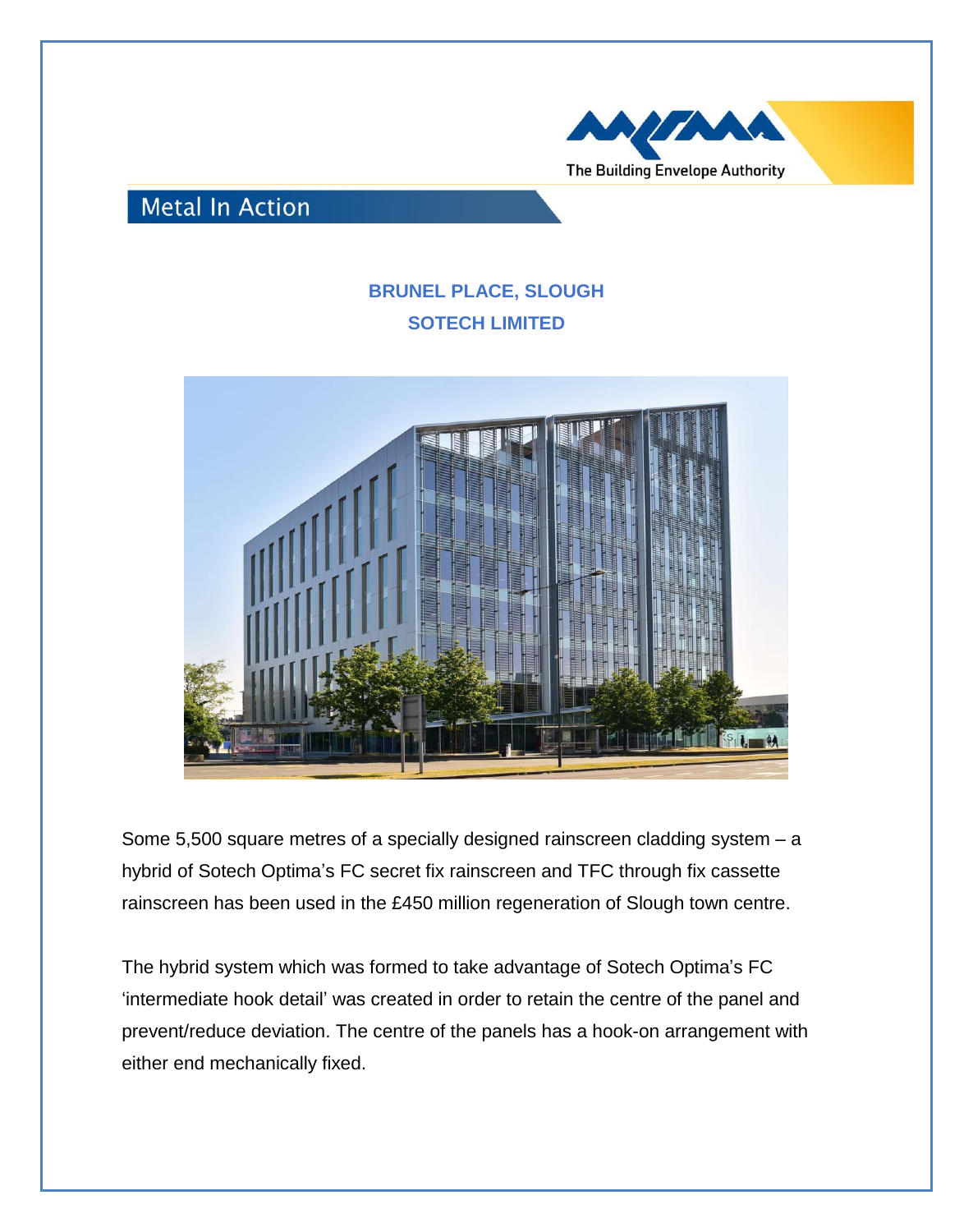The specially formulated FC/TFC hybrid system was designed with installer Dane Architectural using 3D design elements to create the parts. The engineering within this system and the detailing required would not be possible without the use of Sotech's 3D software.



Aluminium Composite Material (ACM) was used for the rainscreen panels due to the size required in order to provide optimum flatness. Due to the size required, panels had to be manufactured in two halves and bolted together as there are restrictions on sheet material sizing.

Brunel Place, which is a key part of the wider £450 million Heart of Slough regeneration project, transforms a key site next to Slough train and bus stations. The project will deliver more than 1,000 homes, transport infrastructure, a civic centre and new hotel and retail space.